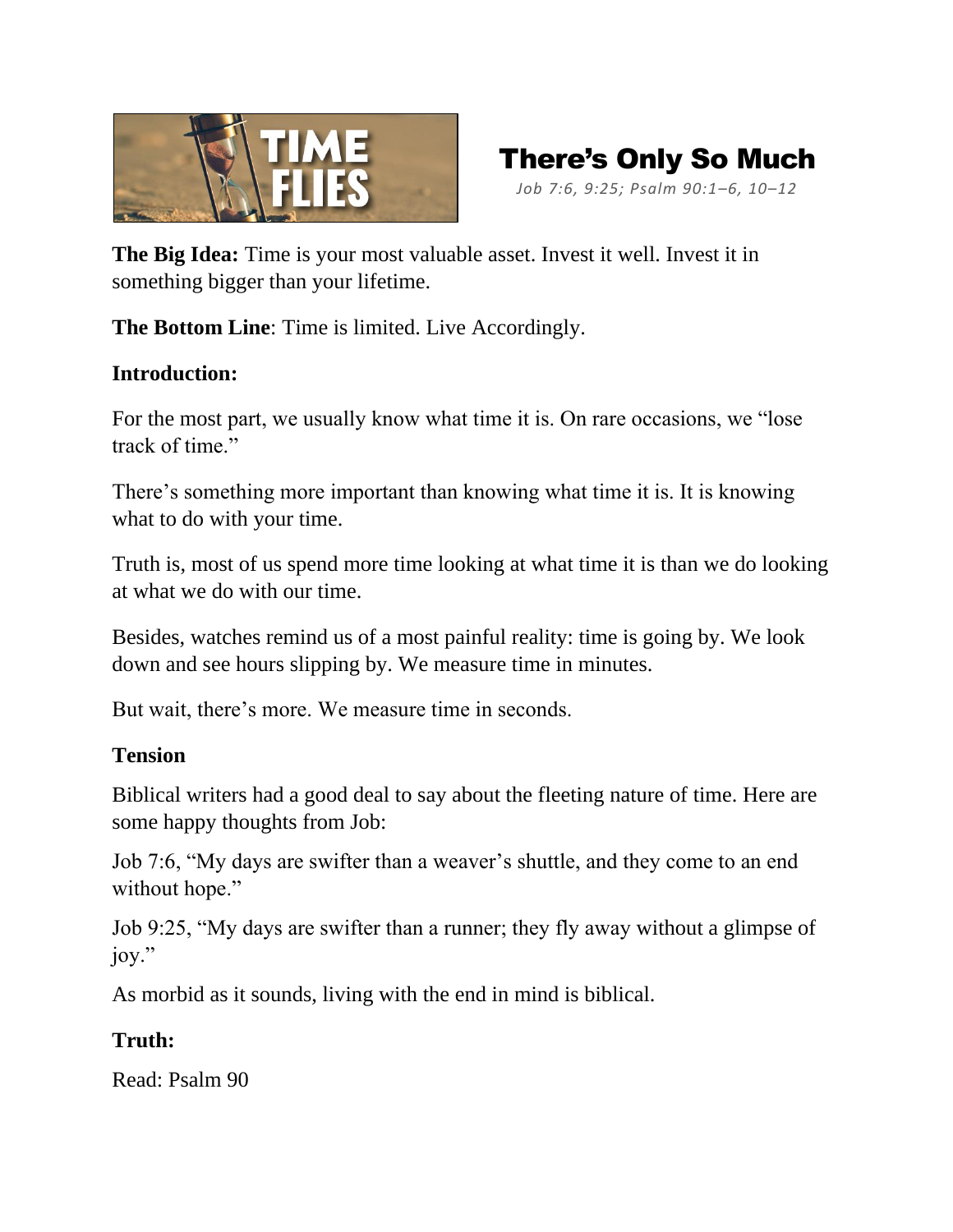Those who try to make the whole thing about them always run out of what? TIME.

They end up old and frustrated. Discontent. Angry. Or die early.

But … If we could see God as God is, we would give him the reverence he is due.

\_\_\_\_\_\_\_\_\_\_\_\_\_\_\_\_\_\_\_\_\_\_\_\_\_\_\_\_\_\_\_\_\_\_\_\_\_\_\_\_\_\_\_\_\_\_\_\_\_\_\_\_\_\_\_\_\_\_\_\_\_\_\_\_\_\_

\_\_\_\_\_\_\_\_\_\_\_\_\_\_\_\_\_\_\_\_\_\_\_\_\_\_\_\_\_\_\_\_\_\_\_\_\_\_\_\_\_\_\_\_\_\_\_\_\_\_\_\_\_\_\_\_\_\_\_\_\_\_\_\_\_\_

\_\_\_\_\_\_\_\_\_\_\_\_\_\_\_\_\_\_\_\_\_\_\_\_\_\_\_\_\_\_\_\_\_\_\_\_\_\_\_\_\_\_\_\_\_\_\_\_\_\_\_\_\_\_\_\_\_\_\_\_\_\_\_\_\_\_

\_\_\_\_\_\_\_\_\_\_\_\_\_\_\_\_\_\_\_\_\_\_\_\_\_\_\_\_\_\_\_\_\_\_\_\_\_\_\_\_\_\_\_\_\_\_\_\_\_\_\_\_\_\_\_\_\_\_\_\_\_\_\_\_\_\_

\_\_\_\_\_\_\_\_\_\_\_\_\_\_\_\_\_\_\_\_\_\_\_\_\_\_\_\_\_\_\_\_\_\_\_\_\_\_\_\_\_\_\_\_\_\_\_\_\_\_\_\_\_\_\_\_\_\_\_\_\_\_\_\_\_\_

If we could see clearly, we would live more purposefully. But we can't. So, we must be taught.

**Focus:** Psalm 90:12, "Teach us to number our days …"

# **Application:**

Lesson #1 as it relates to time

*Time is limited. Live accordingly. Don't waste it.*

## **Conclusion:**

Let's pray this week: "Heavenly Father, teach me to number my days that I might gain a heart of wisdom and fulfill your purpose for my life."

The "time of your life." It's short. But … It's your time. Your time is your opportunity. So, let's live knowing our days are numbered, so we will make the most of them!

**Next week:** The secret to getting more done in less time.

## **Next Steps:**

- $\Box$  Memorize Psalm 90:12
- $\Box$  Pray Everyday This Week, "Heavenly Father, teach me to number my days that I might gain a heart of wisdom and fulfill your purpose for my life."